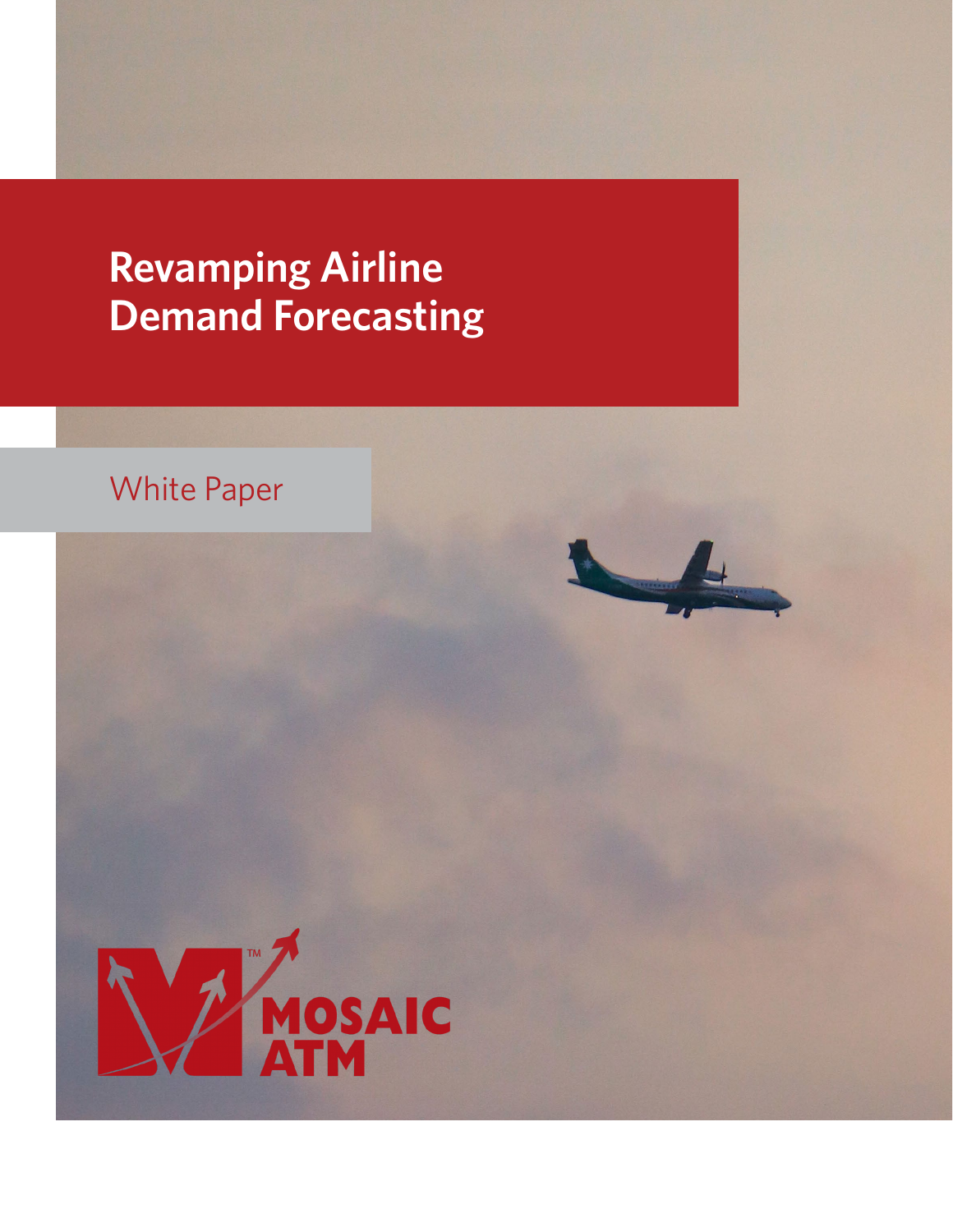

# **Revamping Airline Demand Forecasting**

#### **Airline Industry Forecasting**

In the airline industry, it is valuable for management to know ahead of time how many seats will likely be occupied on any given flight. Because the number of seats booked affects resourcing demands and revenue, knowledge of booking trends can help airlines plan ahead. Traditionally, data scientists have approached this forecasting problem from two standpoints: backward—looking for trends in historical data for departed flights to inform predictions of future bookings, or forward—looking at bookings that have already been made for a future departure date to predict future demand. The results of these two approaches are also sometimes blended together as a combined model to make the final forecast.

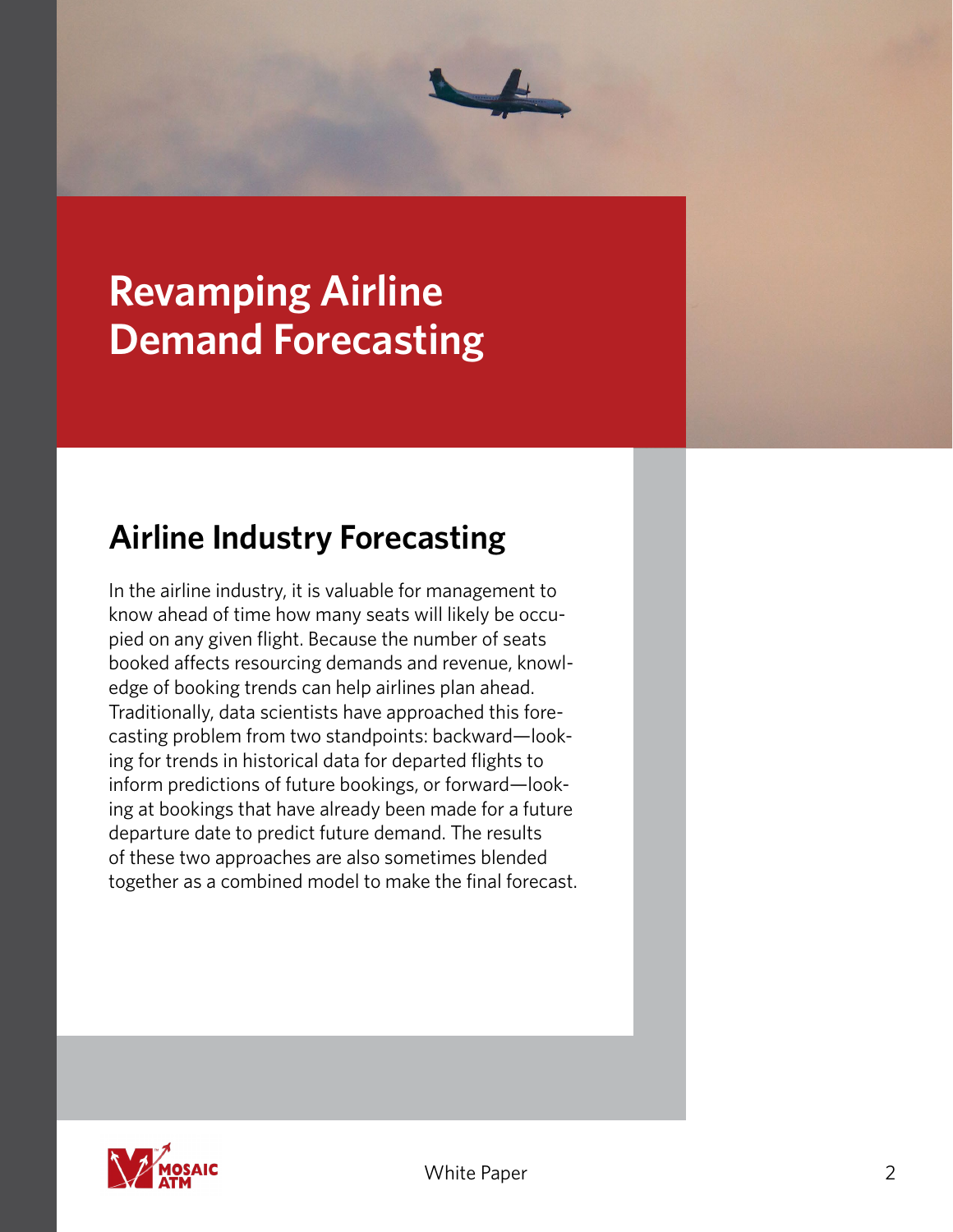#### **Historical Booking Model**

The historical booking model looks at final bookings (reservations) for a particular flight from a historical perspective. Data scientists study past final bookings data, identify seasonal variations and cyclical trends, and use this behavior to predict their future behavior.

The historical booking model uses various algorithms to forecast final bookings for a particular flight on a particular day (or week or month) in the future. Various approaches may be used to obtain a forecast result, including moving averages, exponential smoothing (including Holt-Winters), ARIMA time-series forecasting, and linear regression. Interestingly, one study has demonstrated that more complex methods such as ARIMA rarely outperform simpler ones.

Regardless of the algorithm used, all approaches try to capture seasonal and cyclical characteristics from the historical data. The graphs shown in Figure 1 below illustrate this phenomenon through spectral analysis, achieved by applying a Fast Fourier Transform (FFT) to the time-series booking data for four different flights. The spikes at roughly 0.3 on the x-axis (frequency) reflect weekly cycles, i.e., similar demand for the same day of the week. The spikes near 0.0 on the x-axis for Flights 1 and 3 on the left-hand side reflect seasonal/annual patterns not exhibited by Flights 2 and 4 on the righthand side. Finally, the different colors represent different fare/customer categories. It is readily apparent that each flight has a unique clientele; moreover, the behavior of customer types varies across different flights.

Brownlee, Jason. Machine Learning Mastery "Results from Comparing Classical and Machine Learning Methods for Time Series Forecasting," Machine Learning Mastery, October 31, 2018, Web. 18 December 2018.

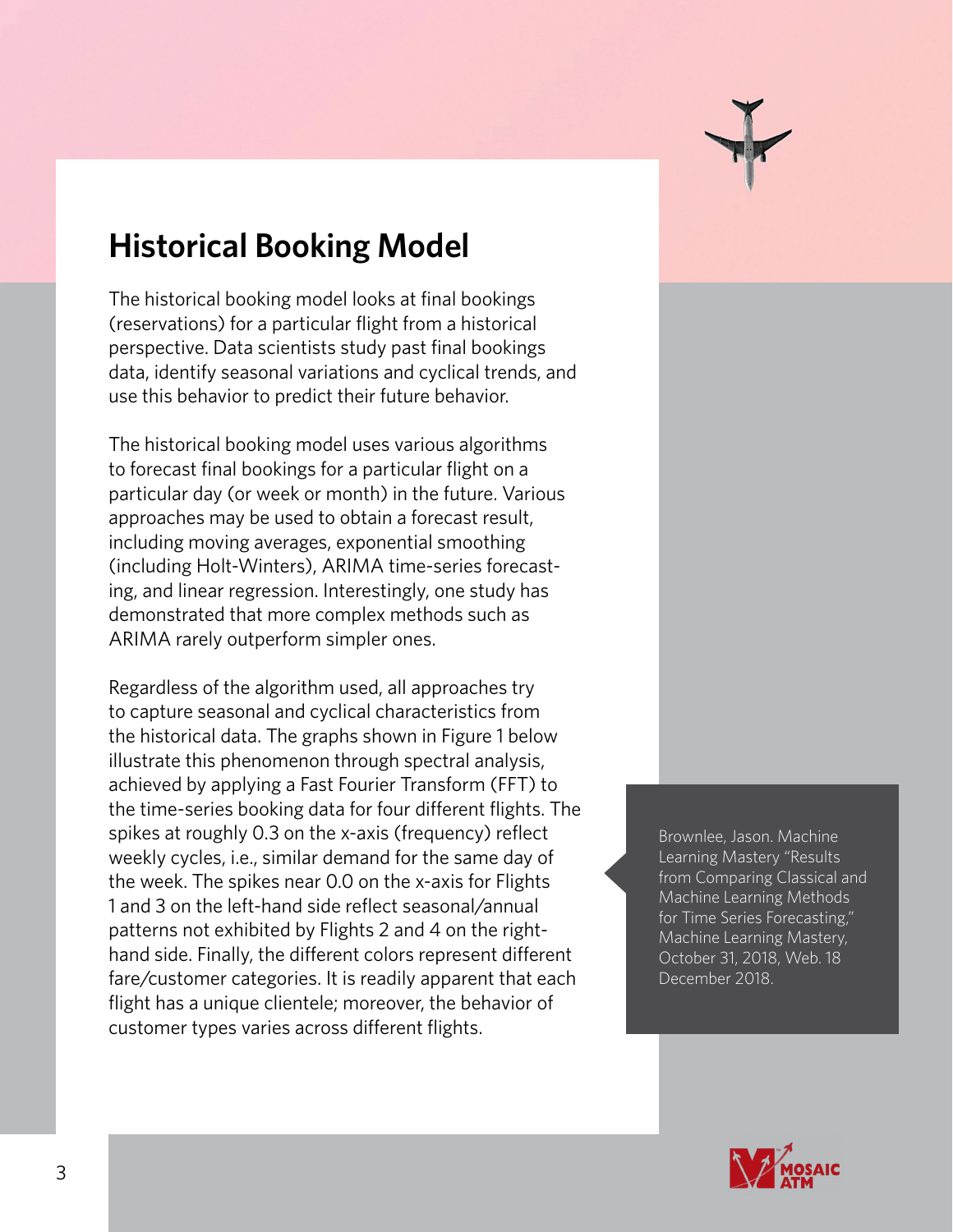



**Figure 1:** Time-series visualizations from FFT forecast.

### **Advance Booking Model**

While the historical booking model aims to learn from past results and extrapolate to the future, the advance booking model uses the nature of airline reservations themselves—i.e., that they are typically made in advance—to predict the demand on a given day. The advance booking model looks at the cumulative bookings for a particular future flight as they come in. Because these dates are in the future, the booking data does not reveal the final seats that will be bought. To predict how many more reservations will be made for the departure date in question, the advance booking model uses the "on the book" demand for the days before departure.

The core of this approach is a technique called a booking curve, which shows the cumulative advance bookings made as you get closer to the date of departure. Figure 2 depicts the booking curve for two sample departure dates for the same flight. As you can see on the far left of the graph, not many seats have been booked more than 100 days out from the two sample departure dates. The number of bookings increases up until and including the date of departure itself (where it sometimes can take a small dip due to last-minute cancellations).

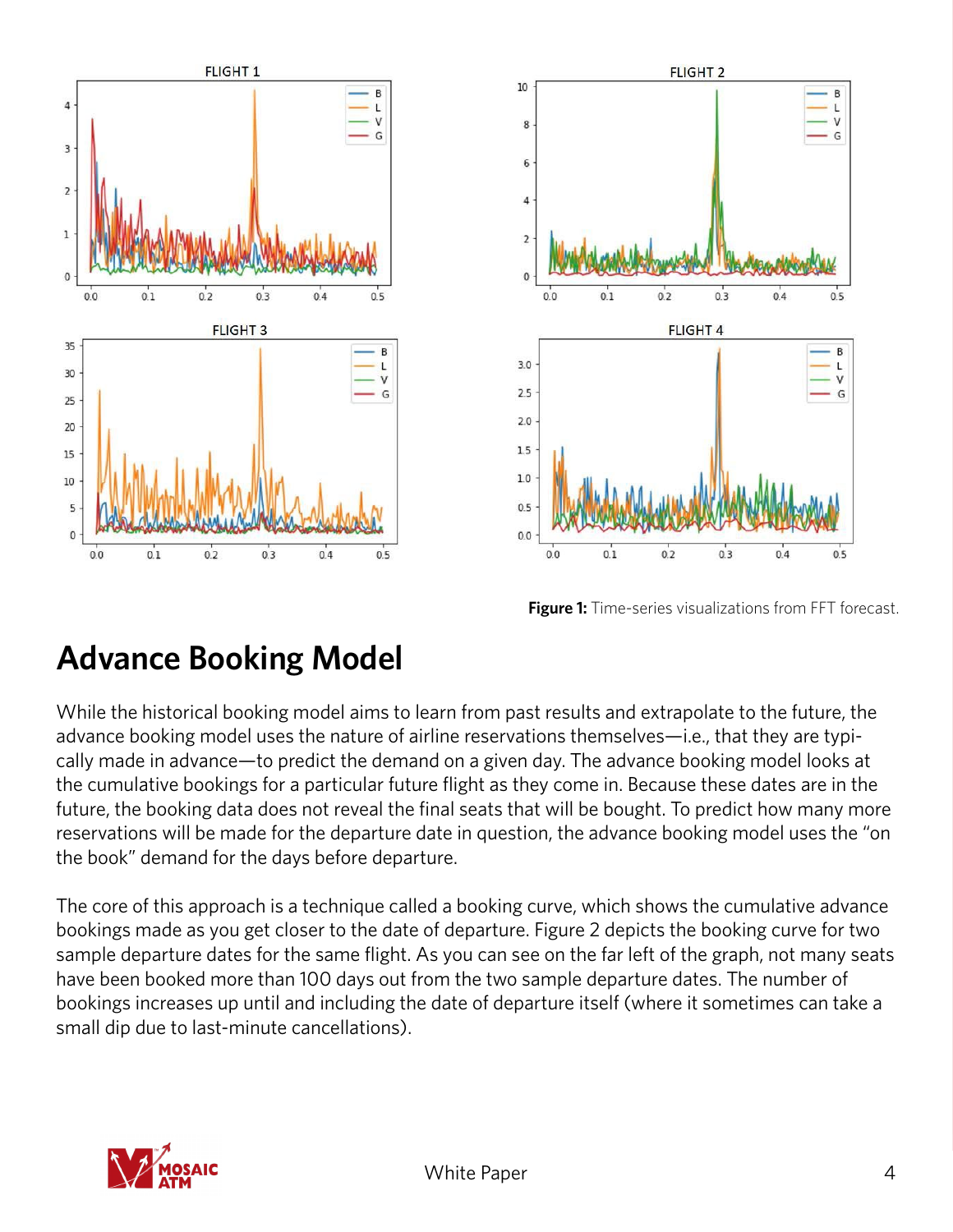

Booking curves can be leveraged to predict bookings-to-come for a future date by comparing on-the-book demand for the future date with the expected demand quantity for that point on the booking curve. Let's say today is November 21, 2018, and we want to predict how many seats will be occupied on December 31, 2018. We would take the bookings-on-hand (reservations made to date, say 30), and then add the number of bookings that are typically picked up from that point (40 days out) through to the date of departure. Using the December 31, 2017, plot in Figure 2 as our curve, this appears to be ~26 seats (number of seats on the departure date, or 0 days, which is 50, minus number of seats at 40 days, which is 24). Our forecast using this method is that 56 seats will be occupied when the flight departs on December 31, 2018. This is greater than the 50 seats that were occupied on December 31, 2017, because we are already 6 seats ahead of the curve.

**Figure 2:** The booking curve, a common forecasting strategy in the airline industry



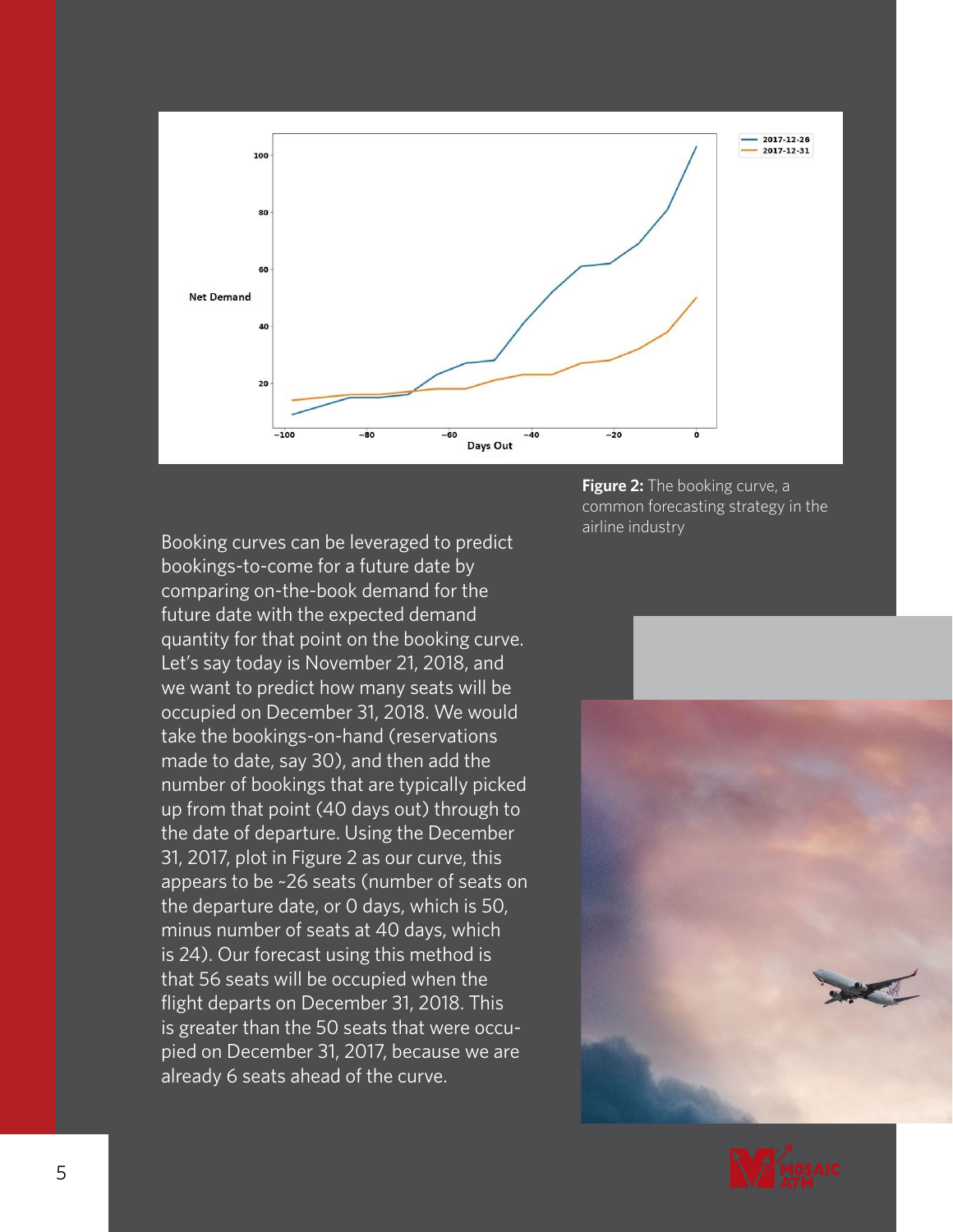### **Combining Models**

There are trade-offs to consider in the two forecasting models described above. For example, while the advance booking model is typically more accurate than the historical booking model because it has new information

in the form of actual reservations for the flight of interest, the advance booking model cannot extend as far back in time. At 365 days out, a flight typically has no reservations yet, so using the booking curve is no better than simply predicting that the same number of seats will be occupied at the future date as the same day the previous year. However, the two models described can be blended in such a way as to exploit each model's strengths and compensate for its weaknesses.

The general approach to blending the models is to weight the two forecasts according to how far out you are from the departure date. Thus, a prediction for a departure date a year from now would rely almost exclusively upon the historical booking model, while a prediction for a departure next week would rely heavily upon the advance booking model. The weighting approach can vary, but is not linear (i.e., giving equal weight 6 months out) because the advance booking model usually comes into play within 120 days of a flight.

White Paper

## **Innovating On Industry Norms: Prophet And Mathematical Tuning**

In a prior project, Mosaic approached the demand forecasting challenge using the historical booking model and the advance booking model. We began our work on the historical booking model in the same way we would begin work on any other machine learning (ML) modeling problem: by testing various features and ML algorithms. Because almost all the information comes from time-series features (day of week, month, week of year, holidays, etc.), appropriate time-series methods needed to be applied. The challenge is that airlines may only have a few years of data to train a predictive model on, which could mean only one year of holdout data would be available for testing and validation. Given the limited data, Mosaic's data science consultants were able to gain additional performance over traditional methods by including segmentation at the fare class level and then aggregating the results. The Mosaic data science team developed models for each flight independently and evaluated generalized linear models, random forest, and XGBoost. After proper tuning, XGBoost was found to outperform the others significantly.

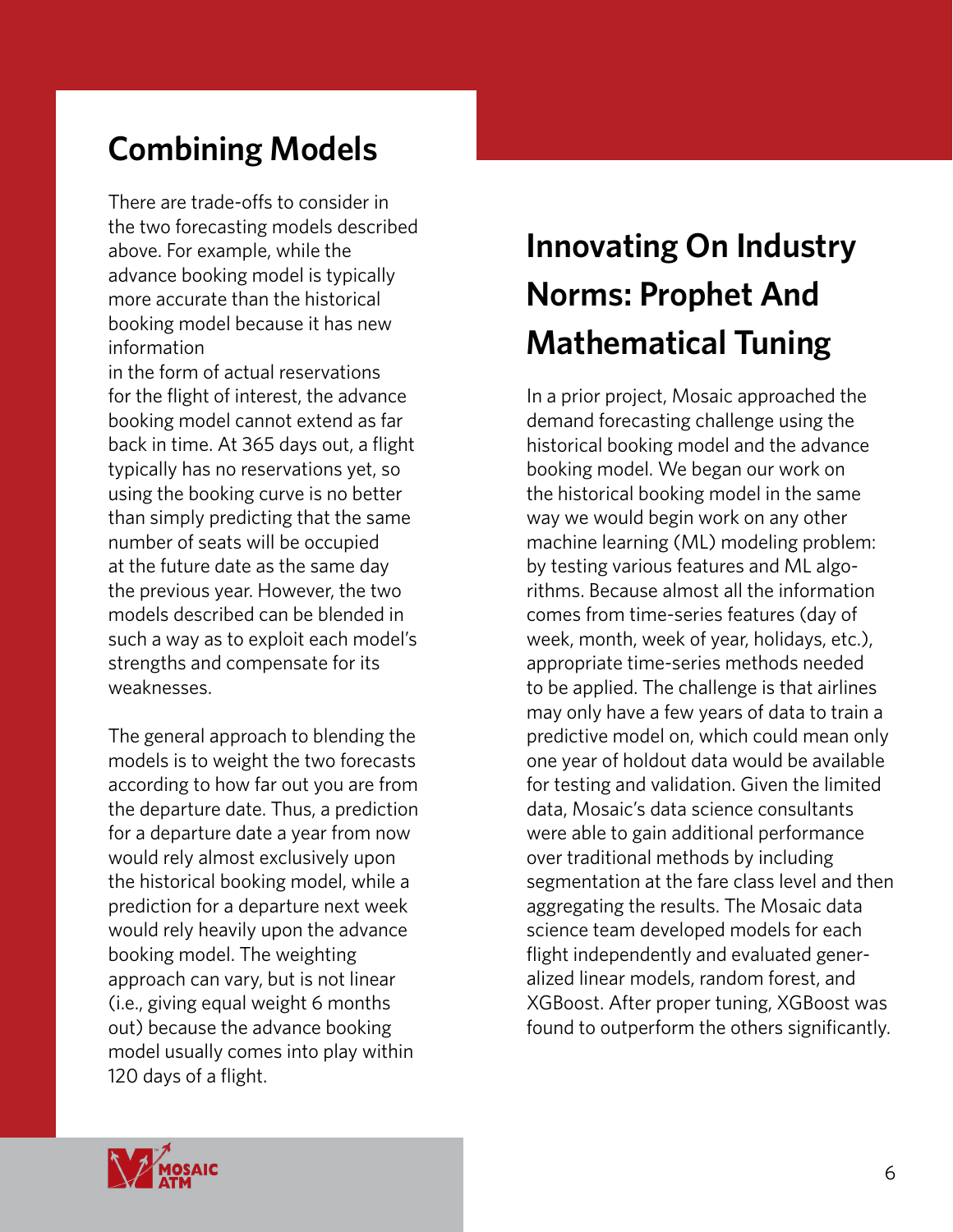Unfortunately, XGBoost took a significant amount to time to train each model due to hyperparameter tuning. At roughly 12 minutes per flight, this would not scale well to thousands of flights, requiring more than a hundred hours per training run. So, in search of greater performance and decreased training time, the team decided to try Prophet, a time-series forecasting tool recently open-sourced by Facebook (and available in packages for both R and Python). Using Prophet, Mosaic data science consultants were able to get as good or better performance as with XGBoost, and at the same time decrease training time to under a minute per flight. For flights that were consistently booked close to the seat capacity of the airplane, the team performed a log transform of the data so that clumps of bookings near the airplane's capacity were spread out. Mosaic's data scientists modeled the log-transformed data and then back-transformed it. This increased accuracy significantly for those flights that were usually near capacity.

Another innovation was to selectively choose which fare classes to model individually and which to model as a group for each flight based on the proportion of total bookings in each category. The concept here was that some fare classes would be best modeled separately, assuming there was enough data, as they have somewhat different behaviors than others. Fare classes that did not have enough data to be modeled separately were grouped into one category and modeled in aggregate.

For the advance booking model, Mosaic decided to fit a model to the booking curves themselves rather than use the past data in a lookup table, and obtained good results using log transforms of the data and piecewise estimation for various time segments. As you can see in the right chart of Figure 3, a single curve fit the booking curve fairly well except on the critical last day (when a large portion of the bookings occur). By using two separate piecewise models (left chart), the Mosaic team was able to obtain a much better fit and provide more accurate results.